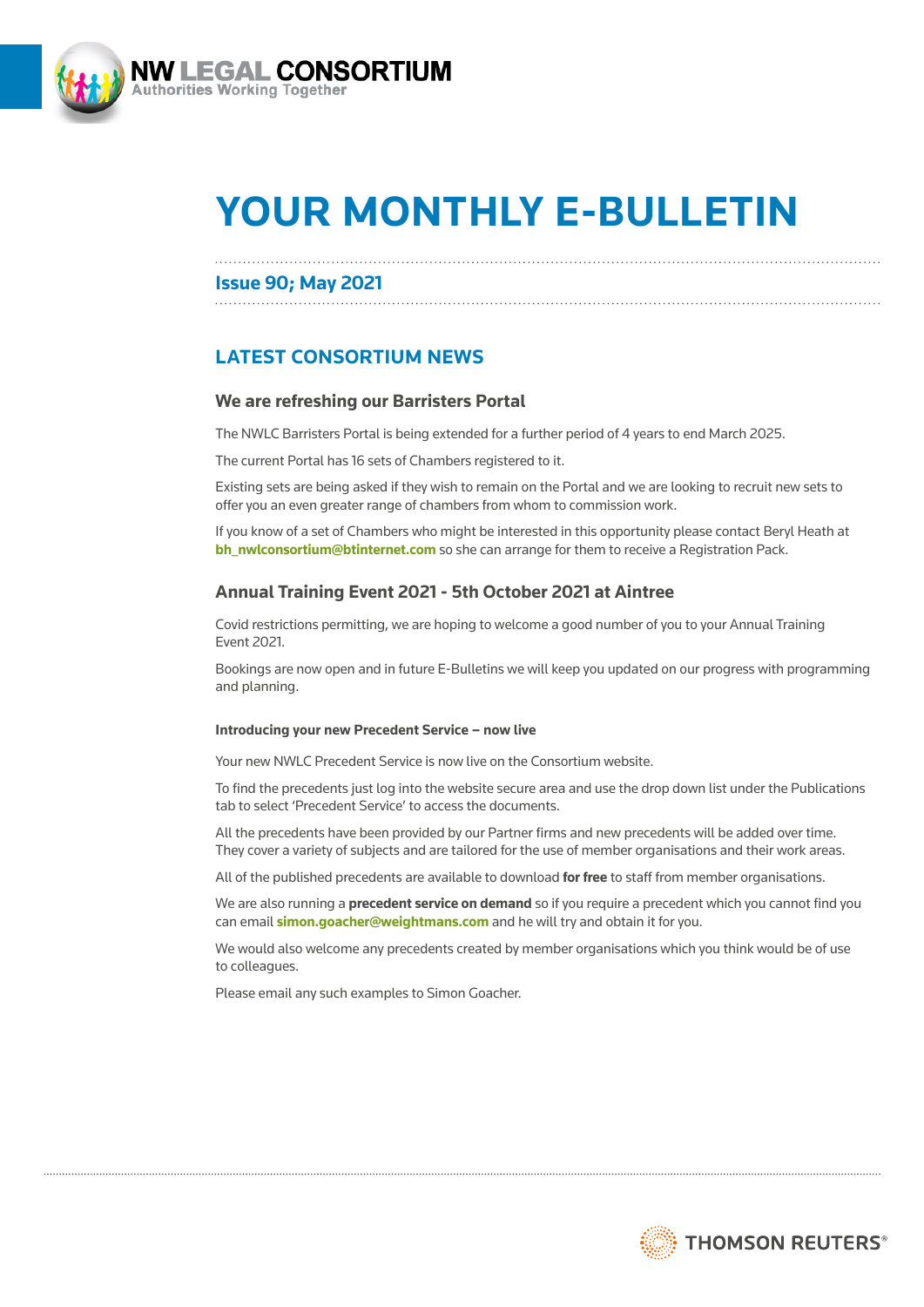

## **NWLC Annual Training Survey – coming to you soon**

In the next couple of weeks we will be inviting you to take part in our annual survey about our Consortium training.

This is your opportunity to let us know how it has been for you…is the training accessible, is it meeting your needs?

And looking forward, are there any changes you can suggest and what topics would you like to see covered in the new programme?

Don't miss out on letting us have your views!

## **REMINDERS**

## **Your Consortium is now on LinkedIn**

#### Find us **[here](https://www.linkedin.com/company/nwlc)**

We are looking to develop our profile in the future to make sure that we provide the information you want and need on this new additional platform.

If there is anything you'd like to us to add to the profile please let us know.

## **NWLC FREE Webinars Coming Up**

All our programmed webinars are now loaded to the Consortium website at **[www.nwlegalconsortium.com](http://www.nwlegalconsortium.com)**

In May and June we've got the following to look forward to –

11th May, **Governance Update** – Bevan Brittan

19th May, **Employment Update** – DAC Beachcroft

3rd June, **Regeneration Update** – Geldards

10th June, **Large Scale Procurements** - Weightmans

Registration links for these events are available on the website in the secure area – use the 'Book a Course' tab, or look out for the regular email alerts.

#### **How do you access a recorded Webinar?**

Each live webinar is recorded.

Following each webinar the recorded session will be available to view – by accessing the recording link found in the secure area of the website.

You need to log in to the website to access the relevant link which can be found by clicking on the Publications tab - podcasts/webinars.

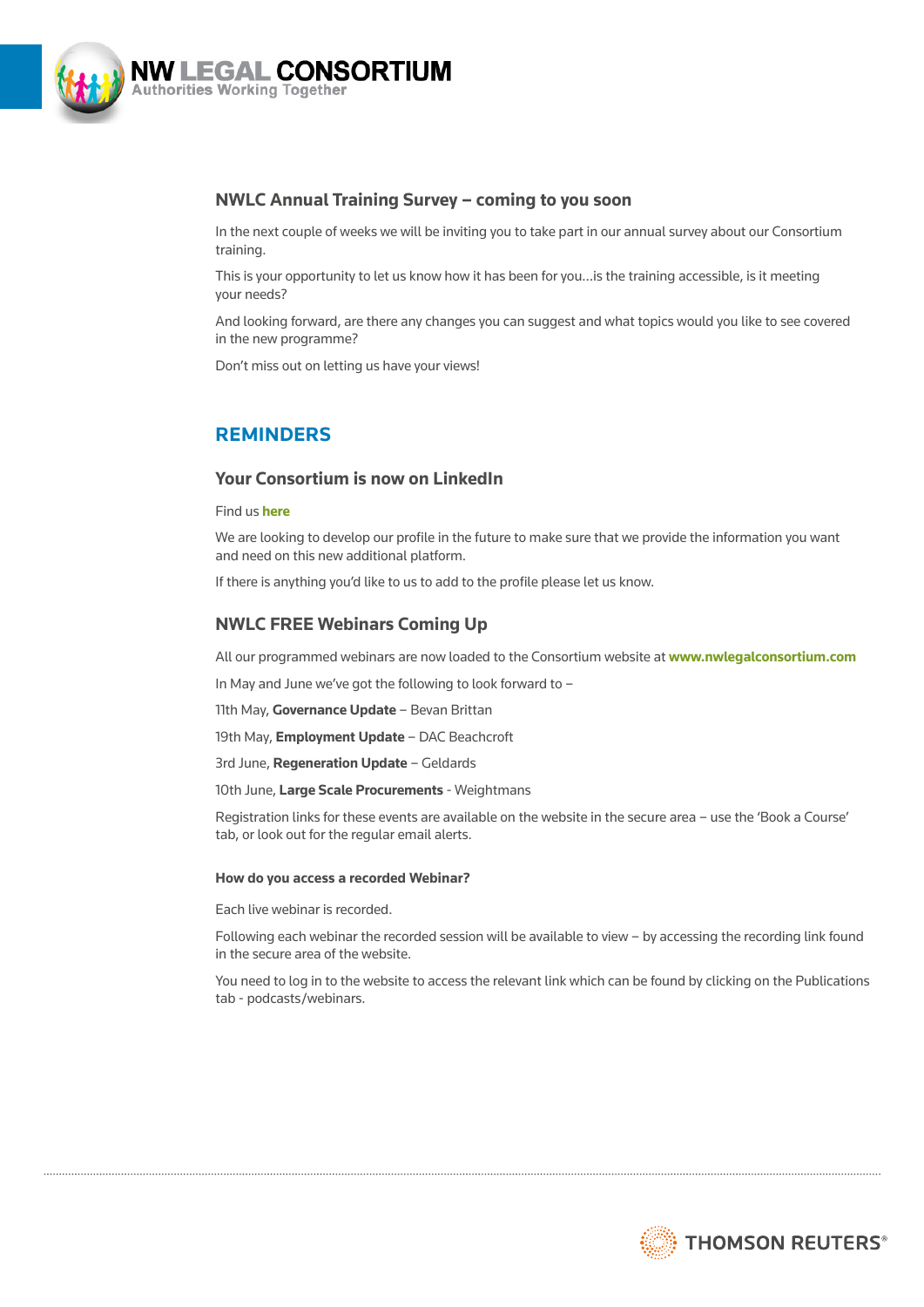

## **New Roles up for grabs**

We publish a range of vacancies on the website jobs page at **[www.nwlegalconsortium.com/jobs](http://www.nwlegalconsortium.com/jobs)** Currently there are roles available at Stockport, Sefton and Cheshire Constabulary. For more details go the Jobs page on the website at **[www.nwlegalconsortium.com/jobs](http://www.nwlegalconsortium.com/jobs)**

If your organisation wants to advertise any vacancies on the website for **free** contact Beryl Heath on **[bh\\_nwlconsortium@btinternet.com](mailto:bh_nwlconsortium%40btinternet.com?subject=)**

# **NWLC NOMINATED CHARITY OF THE YEAR**



Please support the North West Air Ambulance Charity For the Charity's latest events go to: **[nwaa.net](http://nwaa.net/)**

Our nominated charity – North West Air Ambulance is celebrating, the charity has reached a significant milestone in its 'Blood on Board' project.

Read more below…

## **North West Air Ambulance Charity reaches 100th blood transfusion**

**The North West Air Ambulance Charity (NWAA) has reached a significant milestone in its 'Blood on Board' project, bringing blood transfusion to critically ill and injured patients across the region. The service administered blood products to its 100th pre-hospital patient in March 2021, after introducing the capability to perform pre-hospital blood transfusions by the road and in the field in January 2019.** 

NWAA attends over 2,000 missions each year. Many are major trauma incidents, the likes of which require advanced care at scene to improve patient outcomes prior to hospital admission. This includes roadside blood transfusions which increase oxygen delivery and clot production, both crucial when a patient is suffering from massive bleeding.

Blood on Board is a collaboration between the charity, Blood Bikes Manchester, the North West Ambulance Service (NWAS) and Salford Royal NHS Foundation Trust Transfusion Service (SRFT). It was initially funded by the Henry Surtees Foundation, a charitable organisation supporting those with physical injuries caused by accidents.

Each day, Blood Bikes Manchester transport packed red blood cells and pre-thawed plasma from Salford Royal to NWAA's Barton base. Blood products that are not used that day by the air ambulance team are safely returned to Salford Royal for use in the hospital, to ensure precious blood donations do not go to waste.

**Clint Jones, Consultant Anaesthetist at the North West Air Ambulance Charity, commented**: "Since we introduced this capability with our partners, we've been closely monitoring and evaluating the impact it has had on patients. A significant number of patients who sustain traumatic injuries that cause massive blood loss, sadly pass away before reaching hospital. By transfusing blood and plasma as early as possible, we are drastically improving the chances of survival for the most seriously ill and injured patients we treat.

"The charity is so proud to have reached this milestone. I would like to say a huge thank you to all of our partners who continue to make this possible and continue to support and champion our charity, including Blood Bikes and our colleagues in the NHS. The North West Air Ambulance Charity relies solely on donations to remain operational, and without the generosity of our sponsors and supporters, it would not be possible to deliver this lifesaving service."

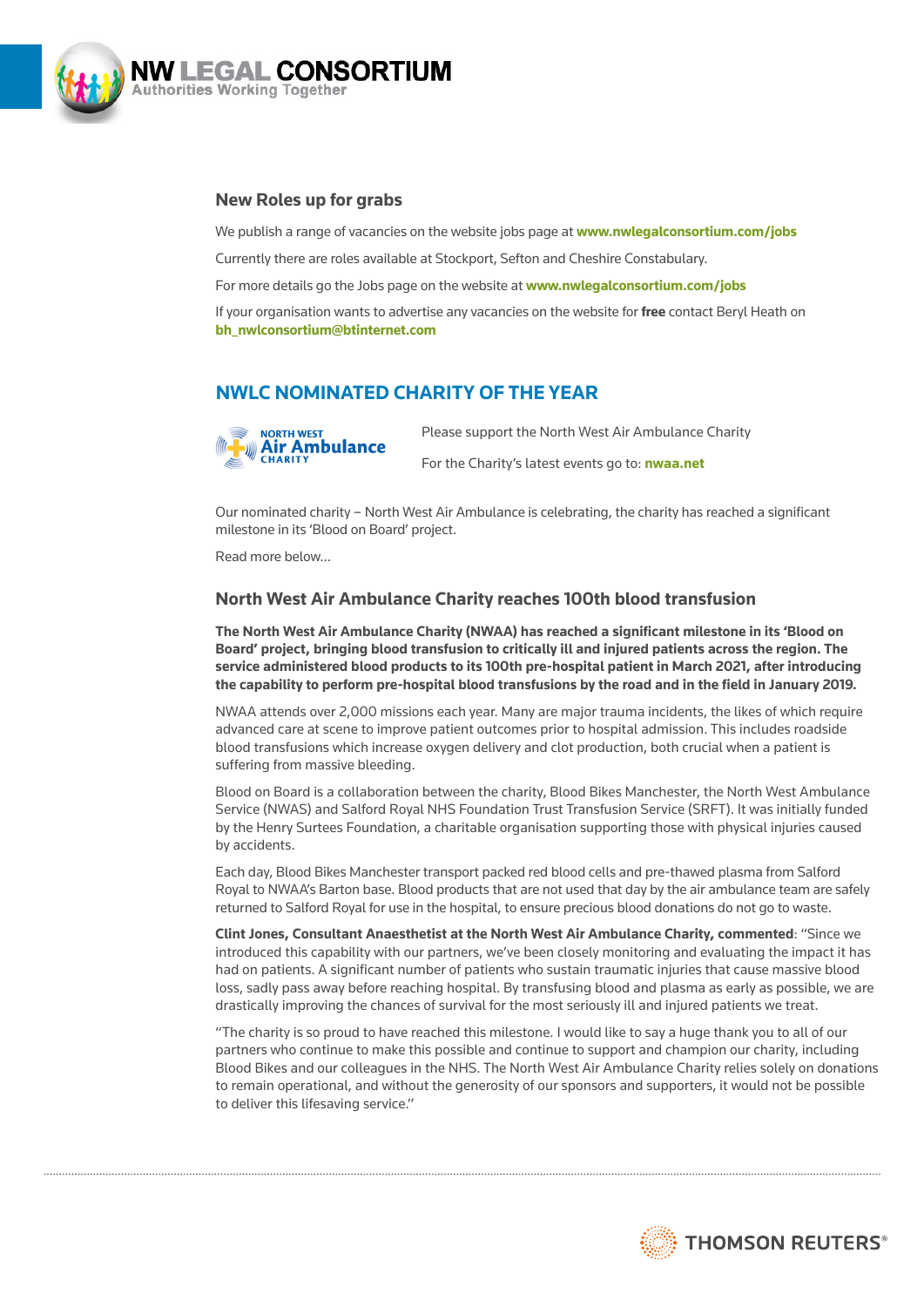

Since starting the "Blood on Board" project, the charity has recorded the following:

- Since January 2019, 303 units of blood products have been administered by its enhanced pre-hospital care teams
- On average, patients receiving pre-hospital transfusions receive 3 units (2 units of plasma and 1 unit of red blood cells)
- The lifesaving intervention costs approximately £350 per patient, excluding the cost of transport and staff
- The average age of patients receiving a transfusion is 40 years, ranging from 10 to 84 years
- The average time taken to manage blood transfusion at scene is 33 minutes.

**Steve Deakin, Blood Bikes Manchester, said**: "We are so proud to continue to work side-by-side the North West Air Ambulance Charity and Salford Royal to deliver this service for people across the region. Transfusions in the field can make a considerable difference to patients' lives and it's an honour, as an entirely volunteer-run operation, to be playing a role in this."

## **Deborah Seddon, Haematology and Blood Transfusion Service Manager at Salford Royal NHS**

**Foundation Trust, commented**: "When the project was first proposed we were keen to be involved in any way we could, as our team understands the dramatic role blood loss plays in survival of traumatic injuries and the difference that could be made if patients were able to access transfusions as early as possible. The Salford Royal Transfusion Service is committed to delivering safe, effective treatment, so we are incredibly proud to support the charity in this manner for the benefit of people all across the North West."



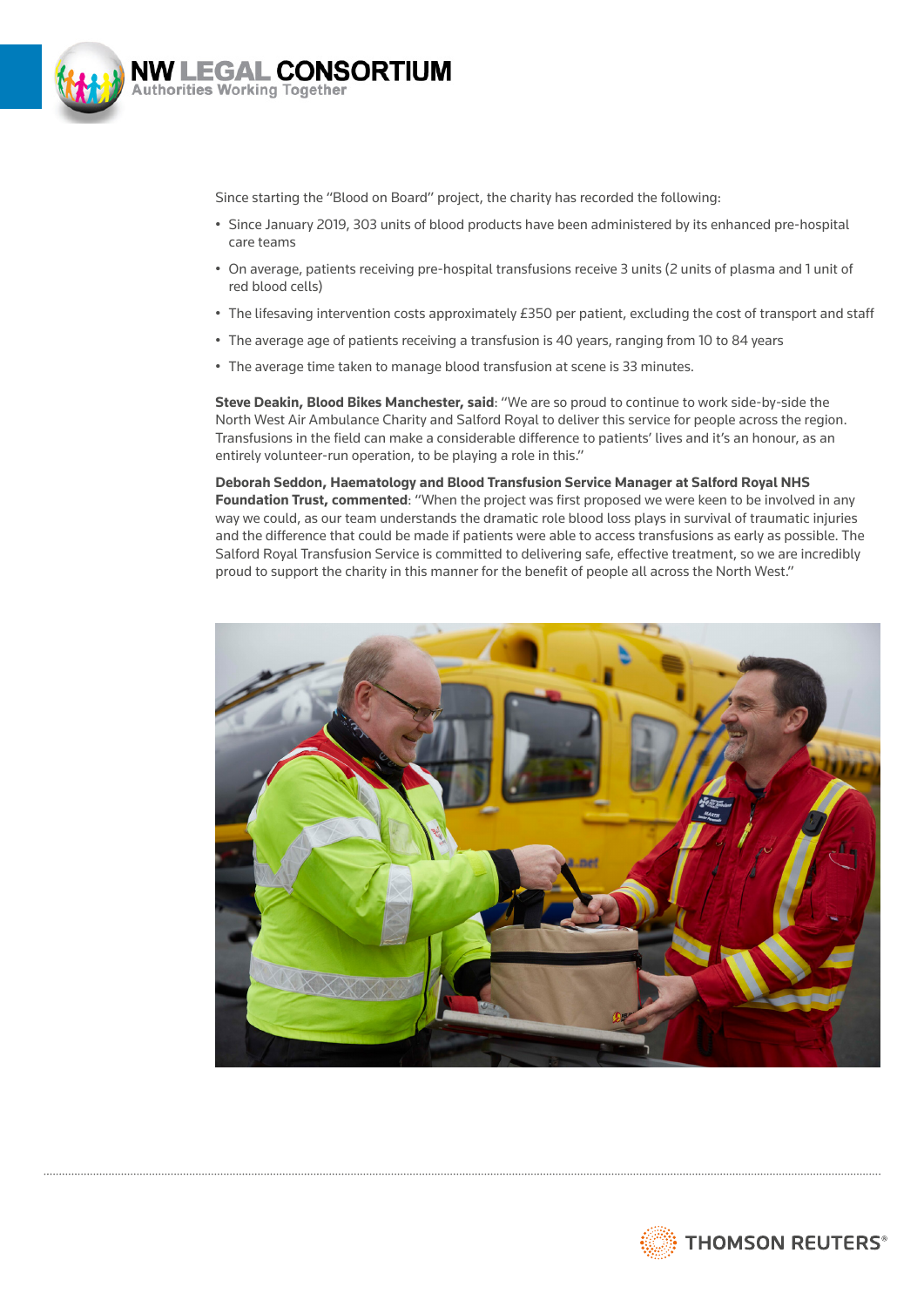

# **NWLC MONTHLY LEGAL UPDATER**

# **POWERED BY THOMSON REUTERS AND PRACTICAL LAW**

01/05/21

This is a selection of legal updates for NWLC powered by Westlaw UK and Practical Law. To read more on these topics, go to **<westlaw.co.uk>** or **<uk.practicallaw.com>**

# **CASES**

## **CIVIL PROCEDURE.** *Public procurement.*

**Coronavirus; Costs capping orders; Public interest; Public procurement.**

Good Law Project Ltd v Minister for the Cabinet Office. *2021 WL 01522220.* Queen's Bench Division (Technology & Construction Court) (QBD (TCC)). O'Farrell J. April 16, 2021

A campaigning organisation obtained a costs capping order in its judicial review claim against the Cabinet Office's decision to directly award a communications contract under the Public Contracts Regulations 2015 Pt 2 (2) reg.32(2)(c) during the COVID-19 pandemic. The court's jurisdiction for the making of a costs capping order under the Criminal Justice and Courts Act 2015 s.88 was engaged because the proceedings were public interest proceedings that raised a point of law of general public importance on the ambit of reg.32(2) (c) of the Regulations, and it was reasonable and proportionate to make the order. The appropriate level of costs cap applied to each party was GBP 120,000.

Application granted

## **CIVIL PROCEDURE.** *Public procurement.*

#### **Confidential information; Costs; Costs budgets; Interested parties; Public procurement procedures.**

Bechtel Ltd v High Speed Two (HS2) Ltd (Costs). *[2021] EWHC 640 (TCC).* Queen's Bench Division (Technology & Construction Court) (QBD (TCC)). Fraser J. March 23, 2021

The court set out the principles applicable to costs applications by interested parties in challenges to public procurement decisions.

Application granted in part

## **HOUSING.** *Administrative law; Local government.*

#### **Decisions; Homelessness; Local housing authorities' powers and duties; Remedies; Reviews; Right of appeal.**

Ngnoguem v Milton Keynes Council. *[2021] EWCA Civ 396.* Court of Appeal (Civil Division) (CA (Civ Div)). Macur LJ; Arnold LJ; Stuart-Smith LJ. March 19, 2021

Where an applicant who was dissatisfied with a decision made under the Housing Act 1996 s.184 requested a review of that decision under s.202, the review decision was effective even if the local authority issued and notified it to the applicant outside the time limit specified in the Homelessness (Review Procedure etc) Regulations 2018. Where a review decision was issued and notified late, then provided the review decision had not been notified before the appeal was brought, the applicant had 21 days from the date on which it should have been notified in which to appeal to the County Court. The local authority's provision of a review decision after the commencement of an appeal would render the appeal academic, save in exceptional circumstances.

Appeal dismissed

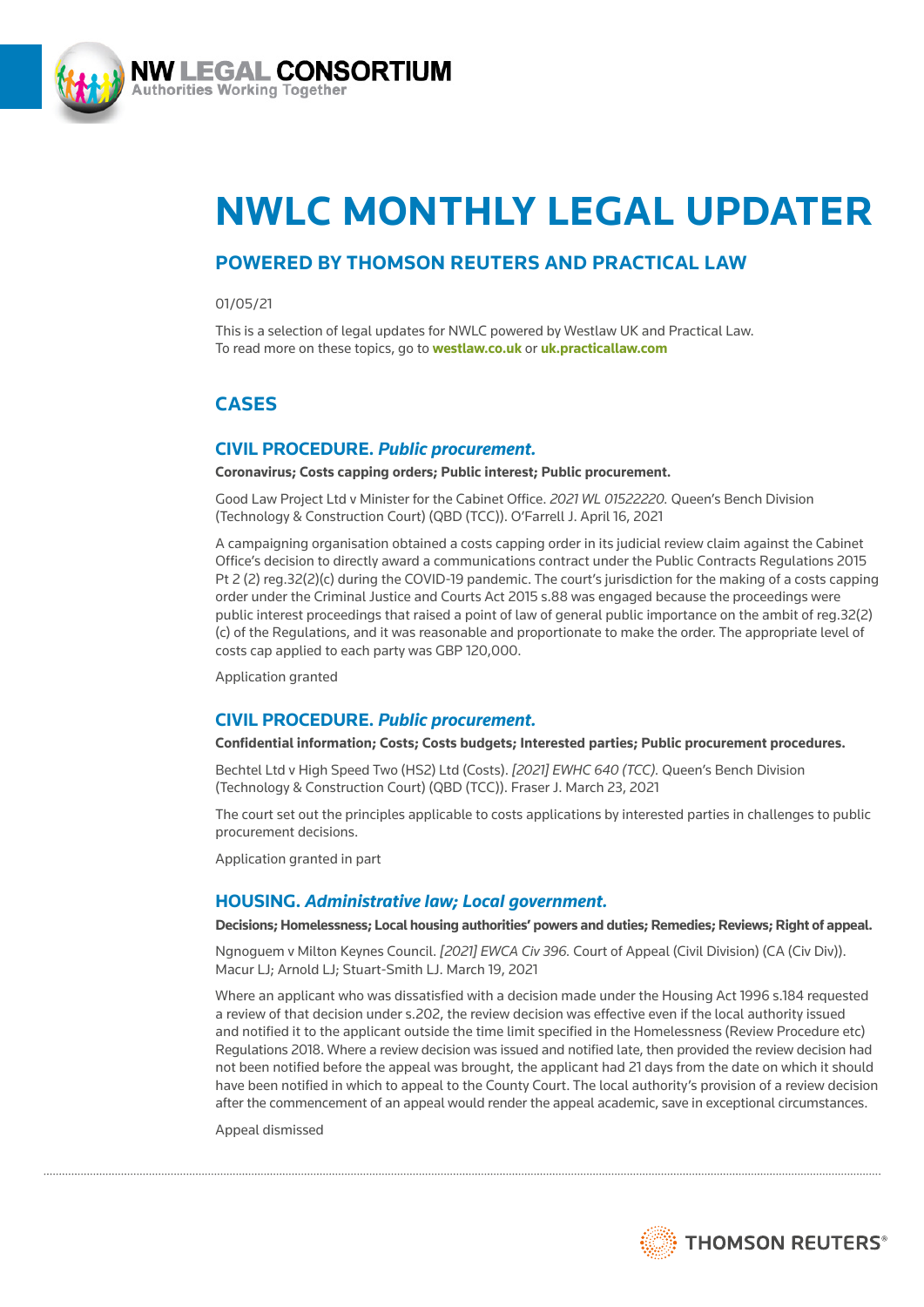

# **LEGISLATION**

## **CRIMINAL LAW.** *Family law.*

#### **Domestic violence and abuse.**

Domestic Abuse Bill 2019-21 (HC Bill 96).

A Bill to make provision in relation to domestic abuse; to make provision for and in connection with the establishment of a Domestic Abuse Commissioner; to make provision for the granting of measures to assist individuals in certain circumstances to give evidence or otherwise participate in civil proceedings; to prohibit cross-examination in person in family or civil proceedings in certain circumstances; to make further provision about orders under section 91(14) of the Children Act 1989; to provide for an offence of threatening to disclose private sexual photographs and films with intent to cause distress; to provide for an offence of strangulation or suffocation; to make provision about circumstances in which consent to the infliction of harm is not a defence in proceedings for certain violent offences; to make provision about certain violent or sexual offences, and offences involving other abusive behaviour, committed outside the United Kingdom; and for connected purposes.

#### Website: **[bit.ly/2w4tas0](http://bit.ly/2w4tas0)** [Accessed at 30 March 2020]

Hansard: HC Vol 672 col 778 (1st Reading), Vol 675 col 233 (2nd Reading), Vol 678 col 683 (Report Stage and 3rd Reading); HL Vol 809 cols 19 (2nd Reading), 1395 (Committee Stage (1st Day)), 1617 (2nd Day), 1902 (3rd Day), 2174 (4th Day), Vol 810 cols 20 (5th Day), 349 (6th Day), 1318 (Report Stage (Day 1)), 1625 (Report Stage (Day 2)), Vol 811 cols 109 (Report Stage (Day 3)), 333 (Report Stage (Day 4)), 847 (3rd Reading) Commons 1st Reading: 3/3/2020 (HC Bill 96) | HC Vol 672 col 778; 2nd Reading: 28/4/2020 | HC Vol 675 col 233; Committee Stage: 17/6/2020 (HC Bill 141); Report Stage: 6/7/2020 | HC Vol 678 col 683; 3rd Reading: 6/7/2020 | HC Vol 678 col 683; Lords 1st Reading: 7/7/2020 (HL Bill 124); 2nd Reading: 5/1/2021 | HL Vol 809 col 19; Committee Stage: 25/1/2021 (1st Day) | HL Vol 809 col 1395, 27/1/2021 (2nd Day) | HL Vol 809 col 1617 , 1/2/2021 (3rd Day)| HL Vol 809 col 1902 , 3/2/2021 (4th Day) | HL Vol 809 col 2174, 8/2/2021 (5th Day) | HL Vol 810 col 20, 10/2/2021 (6th Day) (HL Bill 171) | HL Vol 810 col 349; Report Stage: 8/3/2021 (Day 1) | HL Vol 810 col 1318, 10/3/2021 (Day 2) | HL Vol 810 col 1625, 15/3/2021 (Day 3) | HL Vol 811 col 109, 16/3/2021 (Day 3) | HL Vol 811 col 333 (HL Bill 184); 3rd Reading: 24/3/2021 | HL Vol 811 col 847. Amendments 15/4/2021 (HL Bill 190) | HL Vol 811 col 1544 Legislation referred: Children Act 1989 s.91(14)

## **HEALTH.** *Environmental health.*

**Coronavirus; Enforcement; Exemptions; Infectious disease control; Local government officers; Notices.**

Health Protection (Coronavirus, Restrictions) (Steps and Local Authority Enforcement Powers) (England) (Amendment) Regulations 2021. SI 2021/455

These Regulations amend the Health Protection (Coronavirus, Restrictions) (Steps) (England) Regulations 2021 to move England from the Step 1 area to the Step 2 area, so that the restrictions set out in Sch.2 to those Regulations apply in England with effect from 12 April 2021, the date on which these Regulations come into force. They also make minor amendments to the definition of "linked household" in reg.3 of those Regulations, amend Sch.2 para.9 to clarify that customers may enter premises serving alcohol to pay for their food and drink, and para.12 of that Schedule to clarify which facilities may remain open in campsites, caravan parks and self-contained holiday accommodation, and make other minor amendments to those Regulations. In addition, they amend the Health Protection (Coronavirus, Restrictions) (Local Authority Enforcement Powers and Amendment) (England) Regulations 2020 to extend the powers of local authorities designated officers to issue notices under Pt 2 of the 2020 Regulations to include contraventions of Sch.2 para.12 to the 2021 Regulations.

Website: **[www.legislation.gov.uk/uksi/2021/455/pdfs/uksi\\_20210455\\_en.pdf](http://www.legislation.gov.uk/uksi/2021/455/pdfs/uksi_20210455_en.pdf)** [Accessed at 9 April 2021]

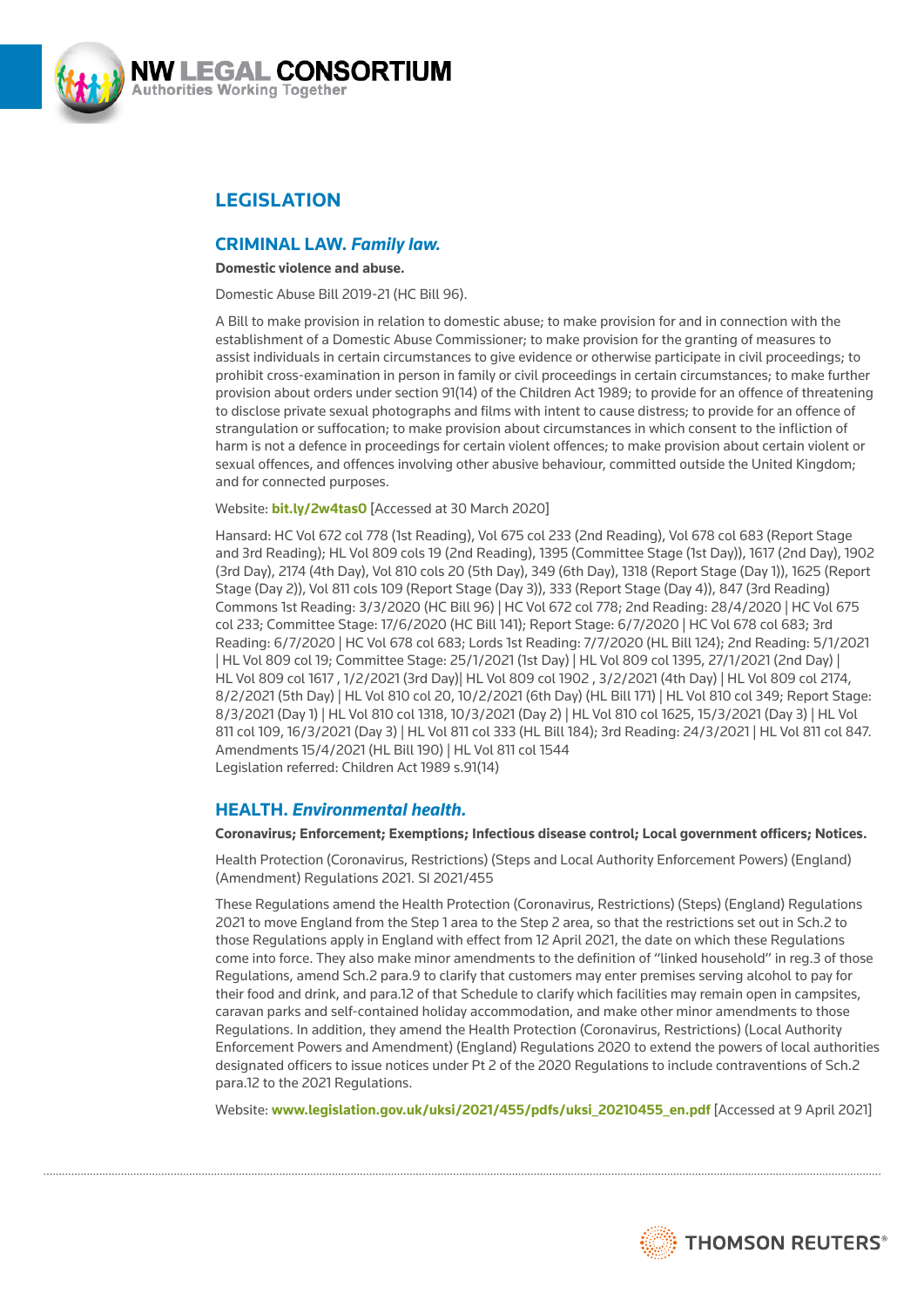

## **HEALTH.** *Environmental health.*

#### **Coronavirus; Infectious disease control.**

Health Protection (Coronavirus, Restrictions) (Steps) (England) Regulations 2021. SI 2021/364

These Regulations impose restrictions on gatherings and businesses in England.

Website: **[www.legislation.gov.uk/uksi/2021/364/pdfs/uksi\\_20210364\\_en.pdf](http://www.legislation.gov.uk/uksi/2021/364/pdfs/uksi_20210364_en.pdf)** [Accessed at 22 March 2021]

## **LANDLORD AND TENANT.**

#### **Coronavirus; Extensions of time; Protection from eviction.**

Public Health (Coronavirus) (Protection from Eviction) (England) (No. 2) (Amendment) Regulations 2021. SI 2021/362

Regulations extend the provisions in the Public Health (Coronavirus) (Protection from Eviction) (England) (No. 2) (Amendment) Regulations 2021 and prevent, except in specified circumstances, attendance at a dwelling-house for the purpose of executing a writ or warrant of possession or delivering a notice of eviction.

Website: www.legislation.gov.uk/uksi/2021/362/pdfs/uksi 20210362\_en.pdf [Accessed at 22 March 2021]

# **GOVERNMENT AND REGULATORY DEVELOPMENTS**

## **HOUSING.** *Local government.*

#### **Local authorities' powers and duties; Right to buy.**

Councils given power to build more homes for first time buyers and for social rent. By Ministry of Housing, Communities and Local Government. 20 March 2021

Secretary of State for Housing, Communities and Local Government Robert Jenrick has announced a package of measures which will mean that councils in England will have more freedom on how they spend the money from homes sold through right to buy, to help them build the homes needed in their communities. The Government wants homes supplied using right to buy receipts to add to overall housing supply, and to help towards delivering 300,000 new homes a year across England by the mid-2020s.

Website: **[www.gov.uk/government/news/councils-given-power-to-build-more-homes-for-first-time](http://www.gov.uk/government/news/councils-given-power-to-build-more-homes-for-first-time-buyers-and-for-social-rent)[buyers-and-for-social-rent](http://www.gov.uk/government/news/councils-given-power-to-build-more-homes-for-first-time-buyers-and-for-social-rent)** [Accessed at 22 March 2021]

## **PUBLIC PROCUREMENT.**

#### **Public procurement procedures.**

Public Procurement: Provisional Common Framework. Issued by Cabinet Office. CP 415 23 March 2021

A Cabinet Office command paper details the provisional Common Framework which will establish agreed working practices between the devolved administrations (DAs) and UK Government in relation to domestic and international public procurement policy and legislation. Specifically, it will cover: consultation and exchange of information; development of policies and legislation; engagement with the DAs on World Trade Organisation Government Procurement Agreement (WTO GPA) business; international agreements; procurement related proceedings; and resolution of disputes.

Website: **[assets.publishing.service.gov.uk/government/uploads/system/uploads/attachment\\_data/](http://assets.publishing.service.gov.uk/government/uploads/system/uploads/attachment_data/file/971419/Final_reformatted_Command_Paper_Provisionally_Confirmed_Public_Procurement_Framework_v4_pdf_embedded_links.pdf) [file/971419/Final\\_reformatted\\_Command\\_Paper\\_Provisionally\\_Confirmed\\_Public\\_Procurement\\_](http://assets.publishing.service.gov.uk/government/uploads/system/uploads/attachment_data/file/971419/Final_reformatted_Command_Paper_Provisionally_Confirmed_Public_Procurement_Framework_v4_pdf_embedded_links.pdf) [Framework\\_v4\\_pdf\\_embedded\\_links.pdf](http://assets.publishing.service.gov.uk/government/uploads/system/uploads/attachment_data/file/971419/Final_reformatted_Command_Paper_Provisionally_Confirmed_Public_Procurement_Framework_v4_pdf_embedded_links.pdf)** [Accessed at 24 March 2021]; **[www.gov.uk/government/](http://www.gov.uk/government/publications/public-procurement-provisional-common-framework) [publications/public-procurement-provisional-common-framework](http://www.gov.uk/government/publications/public-procurement-provisional-common-framework)** [Accessed 24 March 2021]